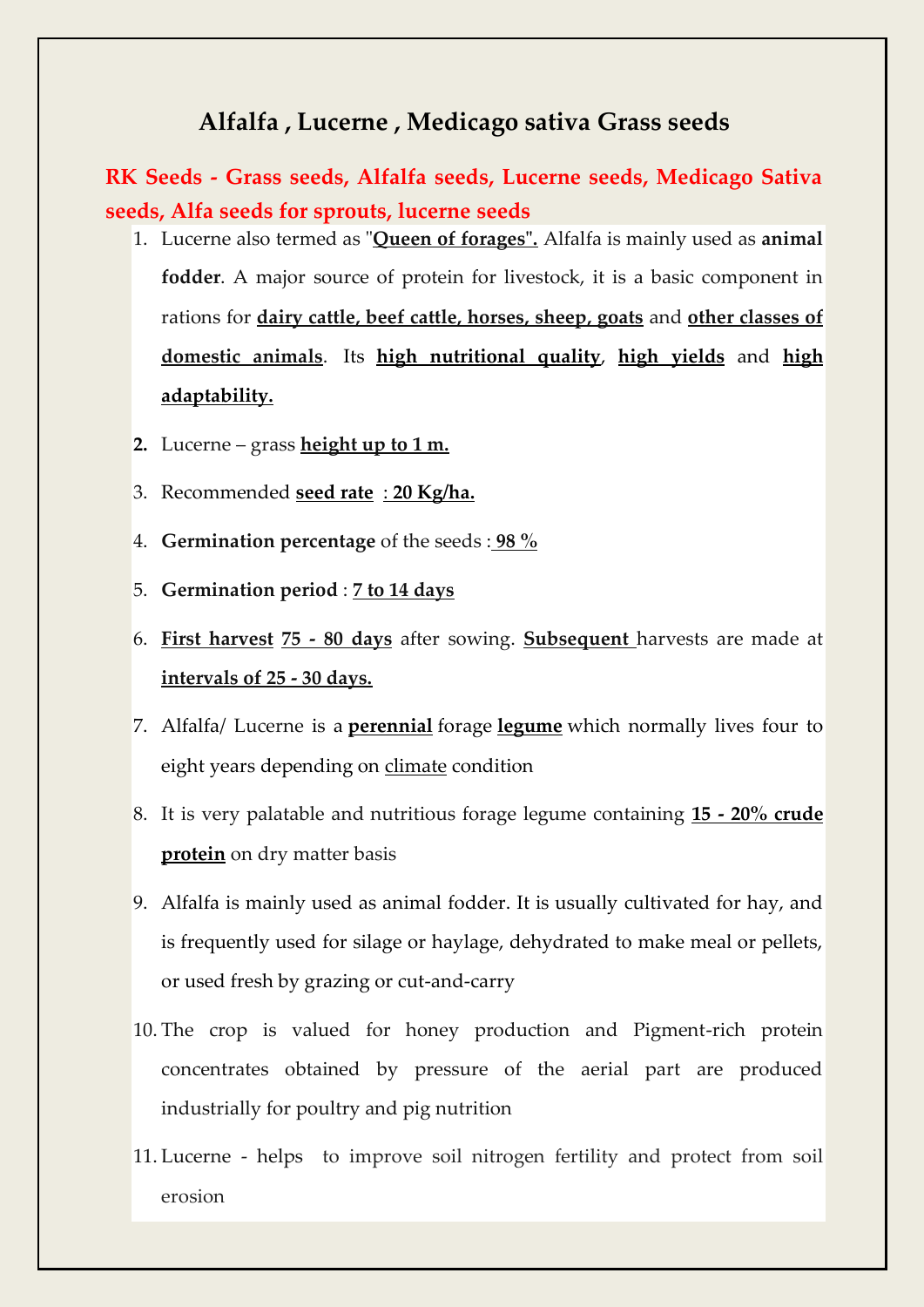## **Alfalfa & Hedge Lucerne Seeds**

**Step : 1 : Take seeds**







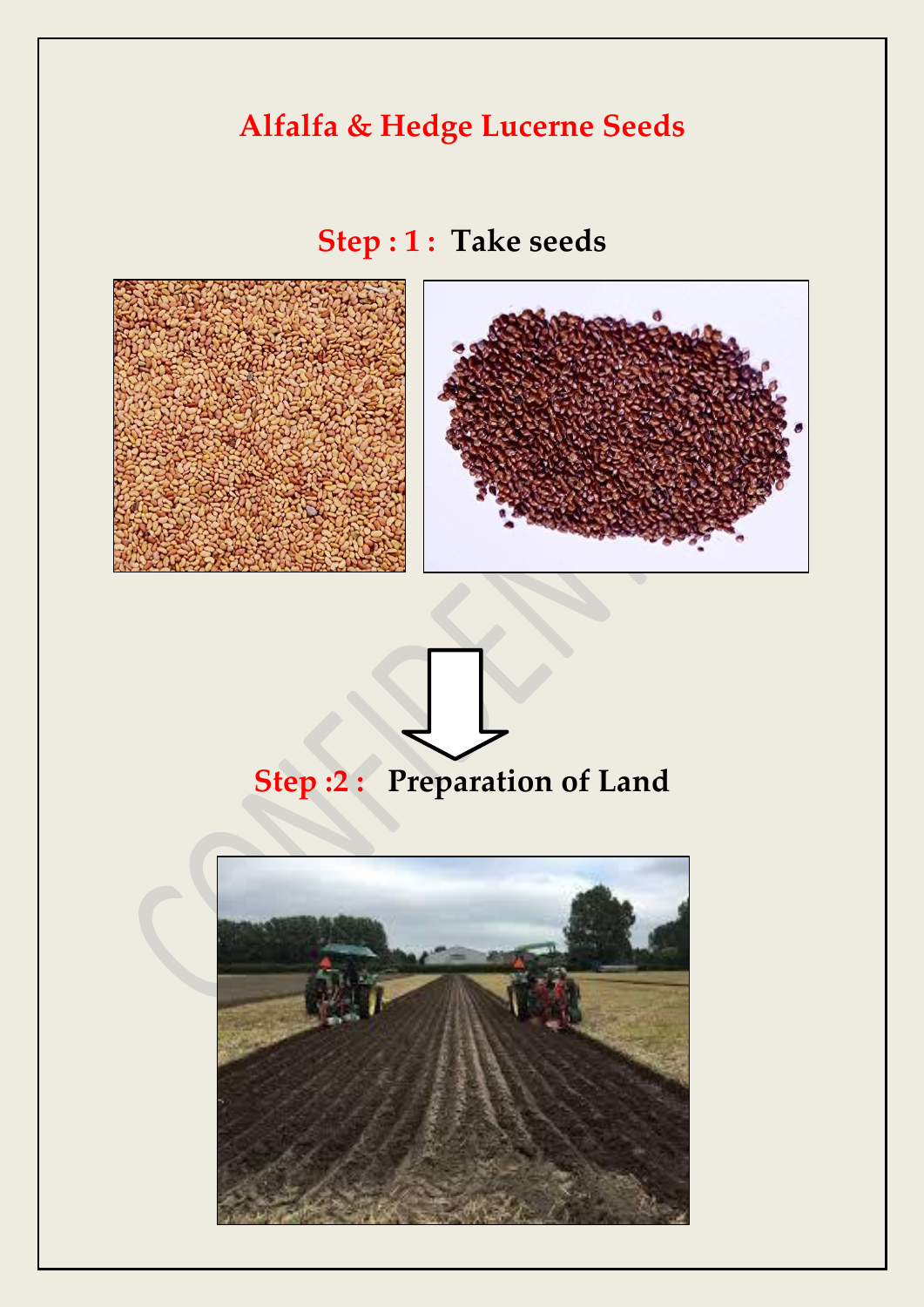